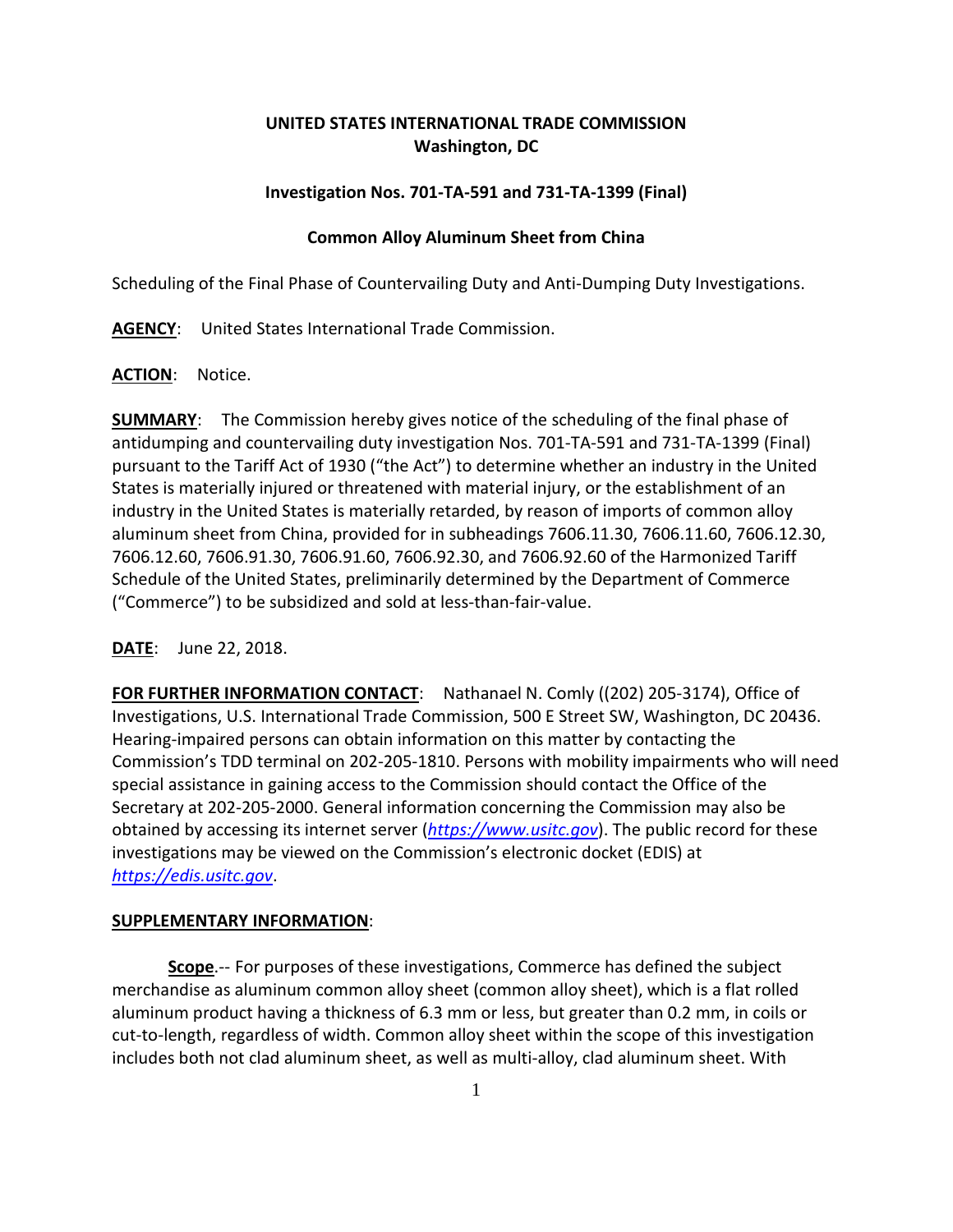respect to not clad aluminum sheet, common alloy sheet is manufactured from a 1XXX-, 3XXX-, or 5XXX-series alloy as designated by the Aluminum Association. With respect to multi-alloy, clad aluminum sheet, common alloy sheet is produced from a 3XXX-series core, to which cladding layers are applied to either one or both sides of the core. Common alloy sheet may be made to ASTM specification B209–14, but can also be made to other specifications. Regardless of specification, however, all common alloy sheet meeting the scope description is included in the scope. Subject merchandise includes common alloy sheet that has been further processed in a third country, including but not limited to annealing, tempering, painting, varnishing, trimming, cutting, punching, and/or slitting, or any other processing that would not otherwise remove the merchandise from the scope of the investigations if performed in the country of manufacture of the common alloy sheet. Excluded from the scope of this investigation is aluminum can stock, which is suitable for use in the manufacture of aluminum beverage cans, lids of such cans, or tabs used to open such cans. Aluminum can stock is produced to gauges that range from 0.200 mm to 0.292 mm, and has an H– 19, H–41, H–48, or H–391 temper. In addition, aluminum can stock has a lubricant applied to the flat surfaces of the can stock to facilitate its movement through machines used in the manufacture of beverage cans.

**Background**.--The final phase of these investigations is being scheduled pursuant to sections 705(b) and 731(b) of the Tariff Act of 1930 (19 U.S.C. 1671d(b) and 1673d(b)), as a result of affirmative preliminary determinations by the Commerce that certain benefits which constitute subsidies within the meaning of section 703 of the Act (19 U.S.C. 1671b) are being provided to manufacturers, producers, or exporters in China of common alloy aluminum sheet, and that such products are being sold in the United States at less than fair value within the meaning of section 733 of the Act (19 U.S.C. 1673b). The investigations were instituted in response to a notification of investigations self-initiated by the U.S. Department of Commerce deemed by the Commission as having been filed on December 1, 2017.

For further information concerning the conduct of this phase of the investigations, hearing procedures, and rules of general application, consult the Commission's Rules of Practice and Procedure, part 201, subparts A and B (19 CFR part 201), and part 207, subparts A and C (19 CFR part 207).

**Participation in the investigations and public service list.**--Persons, including industrial users of the subject merchandise and, if the merchandise is sold at the retail level, representative consumer organizations, wishing to participate in the final phase of these investigations as parties must file an entry of appearance with the Secretary to the Commission, as provided in section 201.11 of the Commission's rules, no later than 21 days prior to the hearing date specified in this notice. A party that filed a notice of appearance during the preliminary phase of the investigations need not file an additional notice of appearance during this final phase. The Secretary will maintain a public service list containing the names and addresses of all persons, or their representatives, who are parties to the investigations.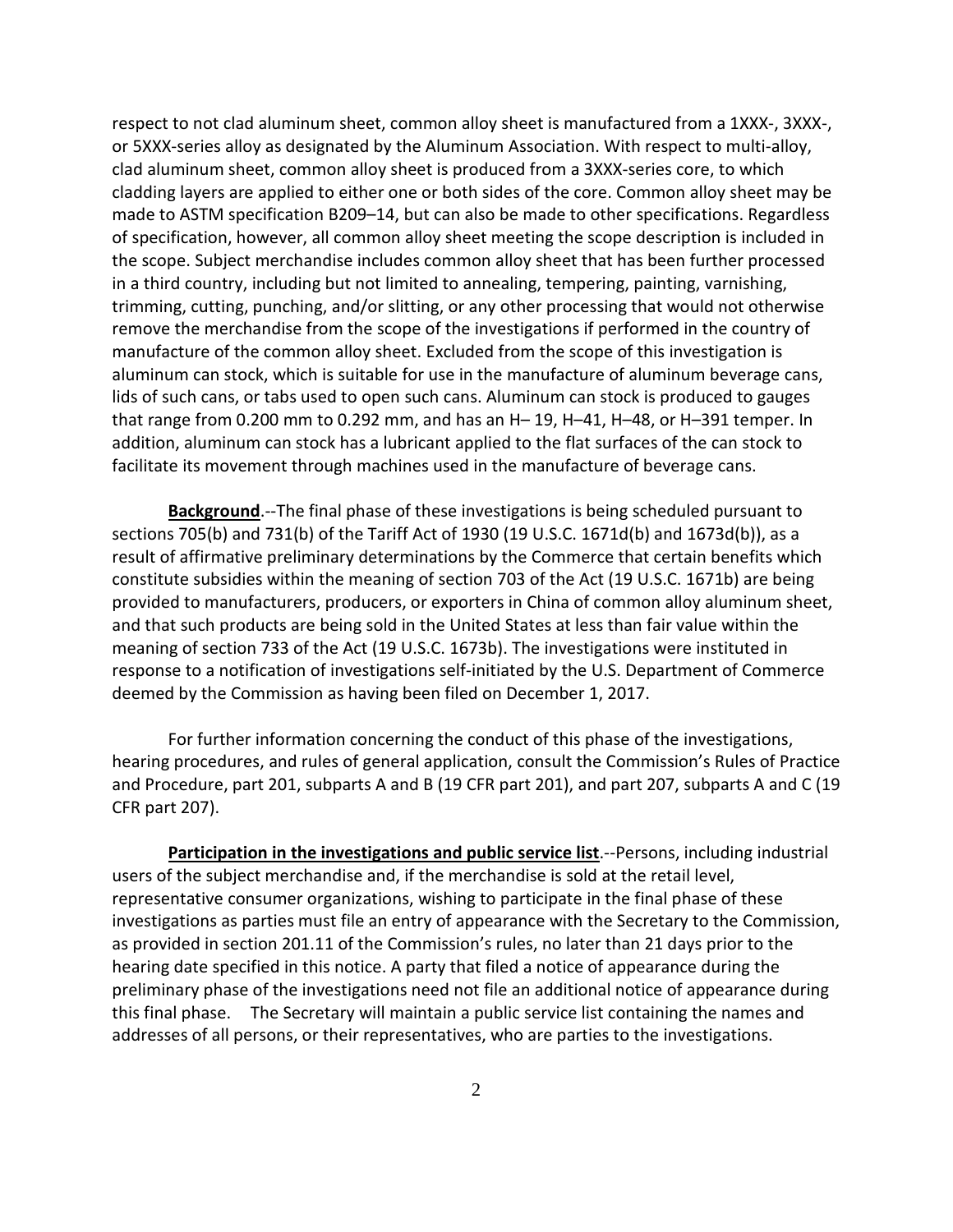**Limited disclosure of business proprietary information (BPI) under an administrative protective order (APO) and BPI service list**.--Pursuant to section 207.7(a) of the Commission's rules, the Secretary will make BPI gathered in the final phase of these investigations available to authorized applicants under the APO issued in the investigations, provided that the application is made no later than 21 days prior to the hearing date specified in this notice. Authorized applicants must represent interested parties, as defined by 19 U.S.C. 1677(9), who are parties to the investigations. A party granted access to BPI in the preliminary phase of the investigations need not reapply for such access. A separate service list will be maintained by the Secretary for those parties authorized to receive BPI under the APO.

**Staff report**.--The prehearing staff report in the final phase of these investigations will be placed in the nonpublic record on October 16, 2018, and a public version will be issued thereafter, pursuant to section 207.22 of the Commission's rules.

**Hearing**.--The Commission will hold a hearing in connection with the final phase of these investigations beginning at 9:30 a.m. on Tuesday, October 30, 2018, at the U.S. International Trade Commission Building. Requests to appear at the hearing should be filed in writing with the Secretary to the Commission on or before October 24, 2018. A nonparty who has testimony that may aid the Commission's deliberations may request permission to present a short statement at the hearing. All parties and nonparties desiring to appear at the hearing and make oral presentations should participate in a prehearing conference to be held on October 29, 2018, at the U.S. International Trade Commission Building, if deemed necessary. Oral testimony and written materials to be submitted at the public hearing are governed by sections 201.6(b)(2), 201.13(f), and 207.24 of the Commission's rules. Parties must submit any request to present a portion of their hearing testimony **in camera** no later than 7 business days prior to the date of the hearing.

**Written submissions**.--Each party who is an interested party shall submit a prehearing brief to the Commission. Prehearing briefs must conform with the provisions of section 207.23 of the Commission's rules; the deadline for filing is October 23, 2018. Parties may also file written testimony in connection with their presentation at the hearing, as provided in section 207.24 of the Commission's rules, and posthearing briefs, which must conform with the provisions of section 207.25 of the Commission's rules. The deadline for filing posthearing briefs is November 8, 2018. In addition, any person who has not entered an appearance as a party to the investigations may submit a written statement of information pertinent to the subject of the investigations, including statements of support or opposition to the petition, on or before November 8, 2018. On November 28, 2018, the Commission will make available to parties all information on which they have not had an opportunity to comment. Parties may submit final comments on this information on or before November 30, 2018, but such final comments must not contain new factual information and must otherwise comply with section 207.30 of the Commission's rules. All written submissions must conform with the provisions of section 201.8 of the Commission's rules; any submissions that contain BPI must also conform